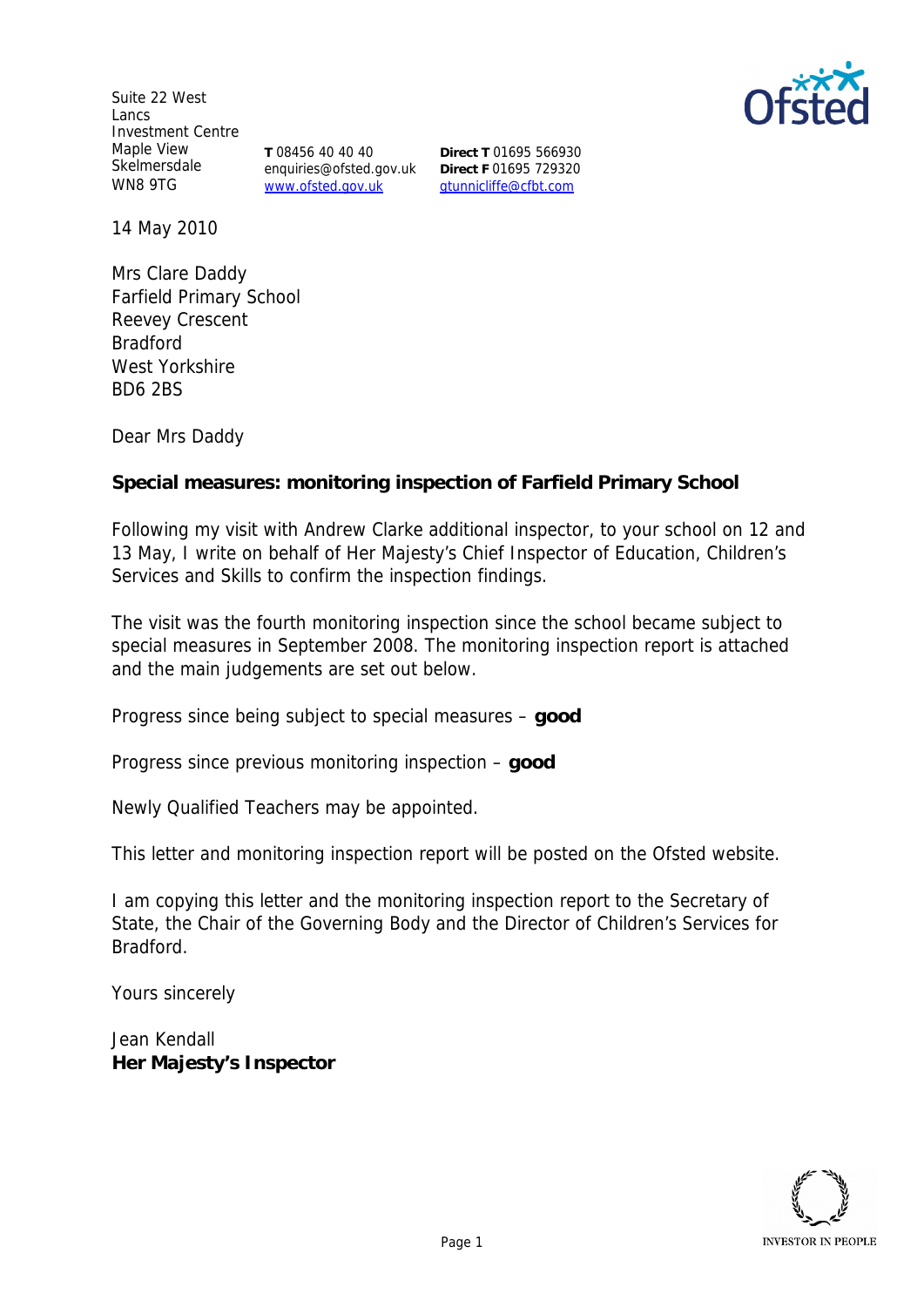

**Special measures: monitoring of Farfield Primary School**

**Report from the fourth monitoring inspection on 11 and 12 May**

## **Evidence**

Inspectors observed lessons in all classes and sampled pupils' work. They met with staff, groups of pupils, representatives from the governing body and the School Improvement Partner. They took account of the school's most recent pupils' progress tracking data and evaluated the school's monitoring and self-evaluation documents.

## **Context**

Since the last monitoring visit the school has appointed a permanent full-time teacher who is teaching the Year 3 class. This has further stabilised teaching at Key Stage 2. A long term absence of the Year 4 teacher is currently being covered by a part-time supply teacher and the deputy headteacher.

**Pupils' achievement and the extent to which they enjoy their learning**

Pupils' achievement is rising as teaching continues to improve and assessment is used more effectively. The school's pupils' progress tracking indicates that many pupils are making above average rates of progress based on their prior levels of attainment. Those with special educational needs and/or disabilities are making at least satisfactory progress in lessons and good progress in targeted support groups. These findings are endorsed through external monitoring and inspection evidence. Pupils show great pride in their work. They rise to the challenge of teachers' higher expectations and really enjoy the increased opportunities for independent writing, problem solving and discussion. The work in pupils' books indicates that standards are improving in each year group and their writing skills are considerably improved.

These higher standards provide a good foundation on which to raise pupils' attainment in end of key stage standardised assessments. However, the impact on attainment at cohort level is currently limited by gaps in pupils' learning due to previously inadequate teaching. At Key Stage 1, standards in writing are now close to the 2009 national average. A higher proportion of pupils are achieving average levels in reading and mathematics, but overall attainment remains below average in these subjects. In the current Year 6, the vast majority of pupils have made at least expected and often better than average progress in the last two years. Despite this, overall standards, while improved, remain below average.

Significant improvements are evident in the Early Years Foundation Stage where activities are well planned to challenge children's thinking and fully engage their interest. Significantly more children are achieving six or more points in key areas of

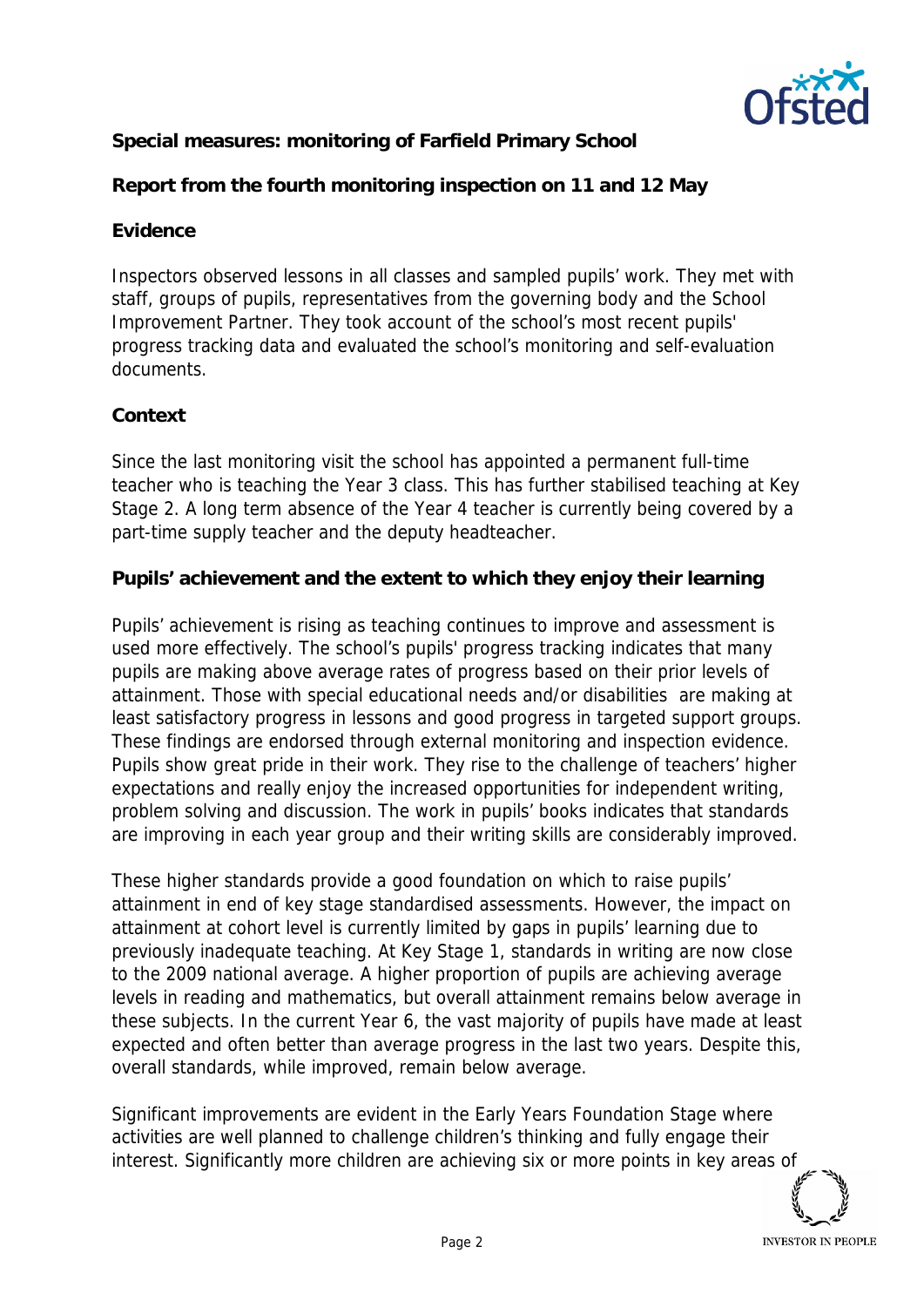

learning. Their enthusiasm and joy in learning was evident as they played a challenging 'guess the shape' game. Their understanding of the language of shape was impressive! One boy's description of a shape, 'it's a solid with one flat circular face, one corner and a curved face' was correctly identified as a cone by others in the group. This higher level of achievement in the Early Years Foundation Stage provides a firm foundation on which to secure further learning and maintain higher levels of achievement.

Progress since the last visit on the area for improvement:

 raise standards and improve achievement in English, mathematics and science **– satisfactory**

**Other relevant pupil outcomes**

Pupils are considerate, courteous and polite as they move around the school. They have a good understanding of the behaviour code and the incidence of lessons being disrupted by poor behaviour is now rare. They show enthusiasm for learning in the best lessons, persevering with challenging tasks and sustaining concentration. The improved attendance levels noted in the last report have been sustained. Attendance is currently close to the national average and shows a two per cent increase when compared with the same period the previous year. The number of pupils with persistent absenteeism is much lower. Pupils have many more opportunities to take responsibility for their own behaviour and in positions of responsibility. This is helping them to develop their social and enterprise skills. Their moral development is being promoted well in lessons and through the school's culture of high expectations. These skills, together with the improving literacy, numeracy and information and communication technology skills are making a stronger contribution to pupils' future economic well-being. Pupils in Year 6 were relaxed, confident and mature in their conversations with inspectors. They feel well prepared for their move to secondary school.

Progress since the last visit on the area for improvement:

improve attendance to the national average – **satisfactory**

## **The effectiveness of provision**

The proportion of good and better teaching continues to increase as teachers develop their skills and adopt a broader range of teaching approaches. Some outstanding practice was observed and no inadequate lessons were seen. The most effective lessons maintain a fast pace of learning and provide pupils with challenging activities well matched to their ability. A key aspect of successful teaching is the skilled use of questioning and good explanation based on secure subject knowledge and thorough understanding of pupils' learning needs. This promotes pupils' deeper understanding and develops their thinking skills. In less effective lessons, teachers still use a good range of teaching techniques that maintain pupils' interest and

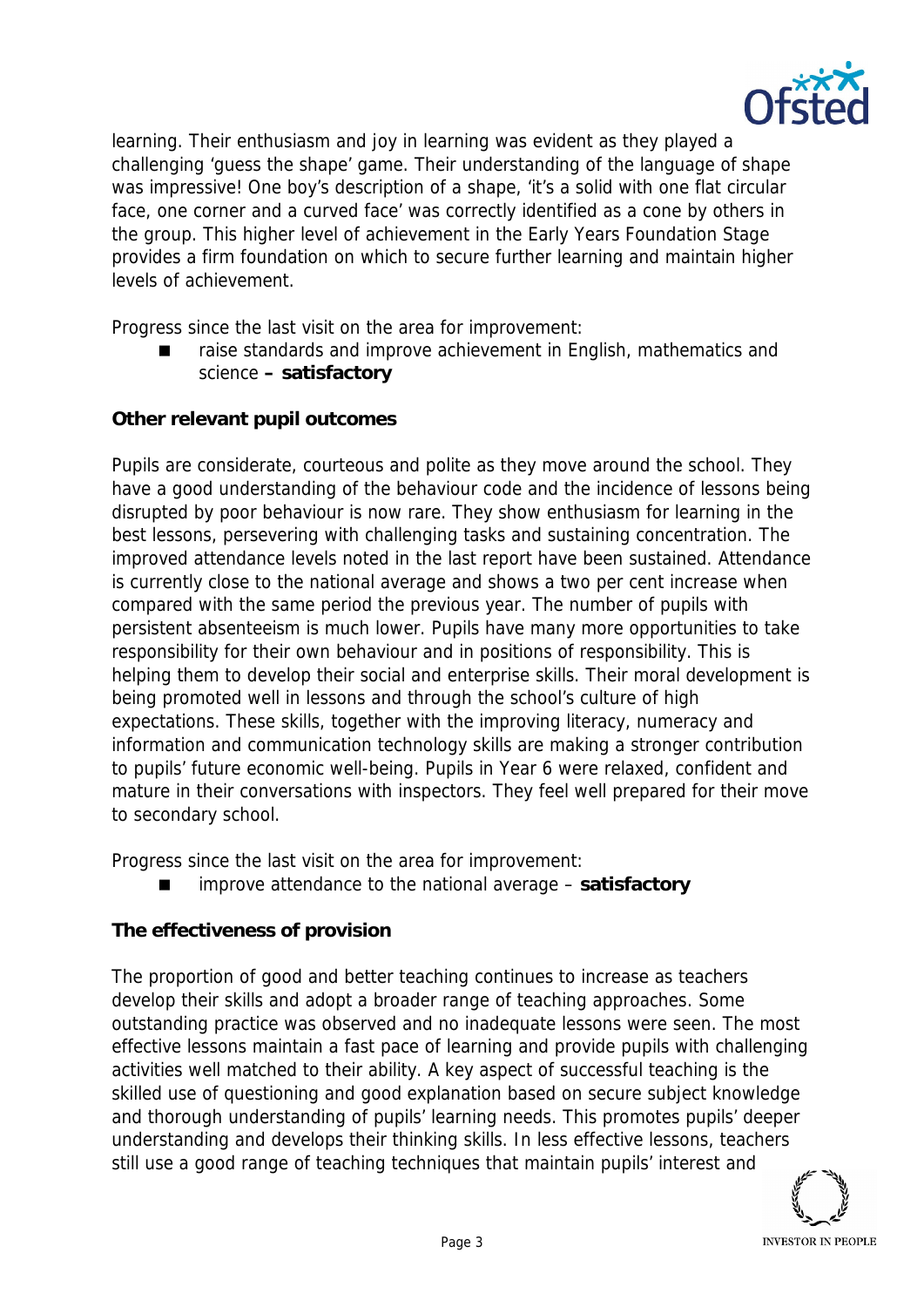

enjoyment. However, activities are not as well matched to pupils' precise learning needs and lower level responses are accepted. Plenary sessions are most effective when pupils have meaningful opportunities to reflect on their learning and extend their understanding. In some instances the plenary focuses too much on whether activities have been completed. Positive relationships are a feature in all lessons.

Weaknesses identified in the curriculum in the last Section 5 inspection have been successfully tackled. There is a marked improvement in approaches to develop pupils' key skills across the curriculum. Opportunities for enrichment are considerably extended through a wide range of before and after school provision. The systems put in pace to track pupils' progress ensure that underachievement is identified early and appropriate support is put in place. Consequently, the curriculum is better matched to pupils' learning needs including those experiencing difficulties in reading, writing and mathematics. Underachievement is being steadily eradicated through better whole-class teaching and well targeted individual or small group support. The school's support for vulnerable children and their families has a positive impact on their achievement and attendance. Alongside support in class, additional support is well coordinated and effectively implemented by the parental involvement worker, learning mentors and teaching assistants.

Progress since the last visit on the areas for improvement:

- increase teachers' expectations of what pupils can do by ensuring that work is sufficiently challenging and engaging, and meets all pupils' needs – **good**
- introduce thorough systems to track pupils' progress to eliminate underachievement and raise standards – **good**

**The effectiveness of leadership and management**

The school's leadership and governing body are effectively tackling weaknesses identified in the Section 5 inspection. The headteacher is driving through improvements with the full support of staff. Through strong teamwork and mutual support, they are raising pupils' achievement and improving the quality of provision. Staff show commitment and dedication in achieving these aims. Governors have high aspirations for the school. They are increasingly knowledgeable and able to challenge school leaders to achieve their shared goals. The school's monitoring and analysis of pupils' progress and provision is well developed. It provides an accurate evaluation of current standards and quality of provision. The Early Years Foundation Stage leader is effectively leading improvements which are bringing about improved provision and outcomes for children. The roles of subject and aspect leaders have been strengthened but require further development to enable all middle leaders to play a fuller part in self-evaluation and leading initiatives. The concerted efforts of all staff and governors are bringing about necessary improvements. Processes and systems are becoming embedded and the quality of teaching is improving. These